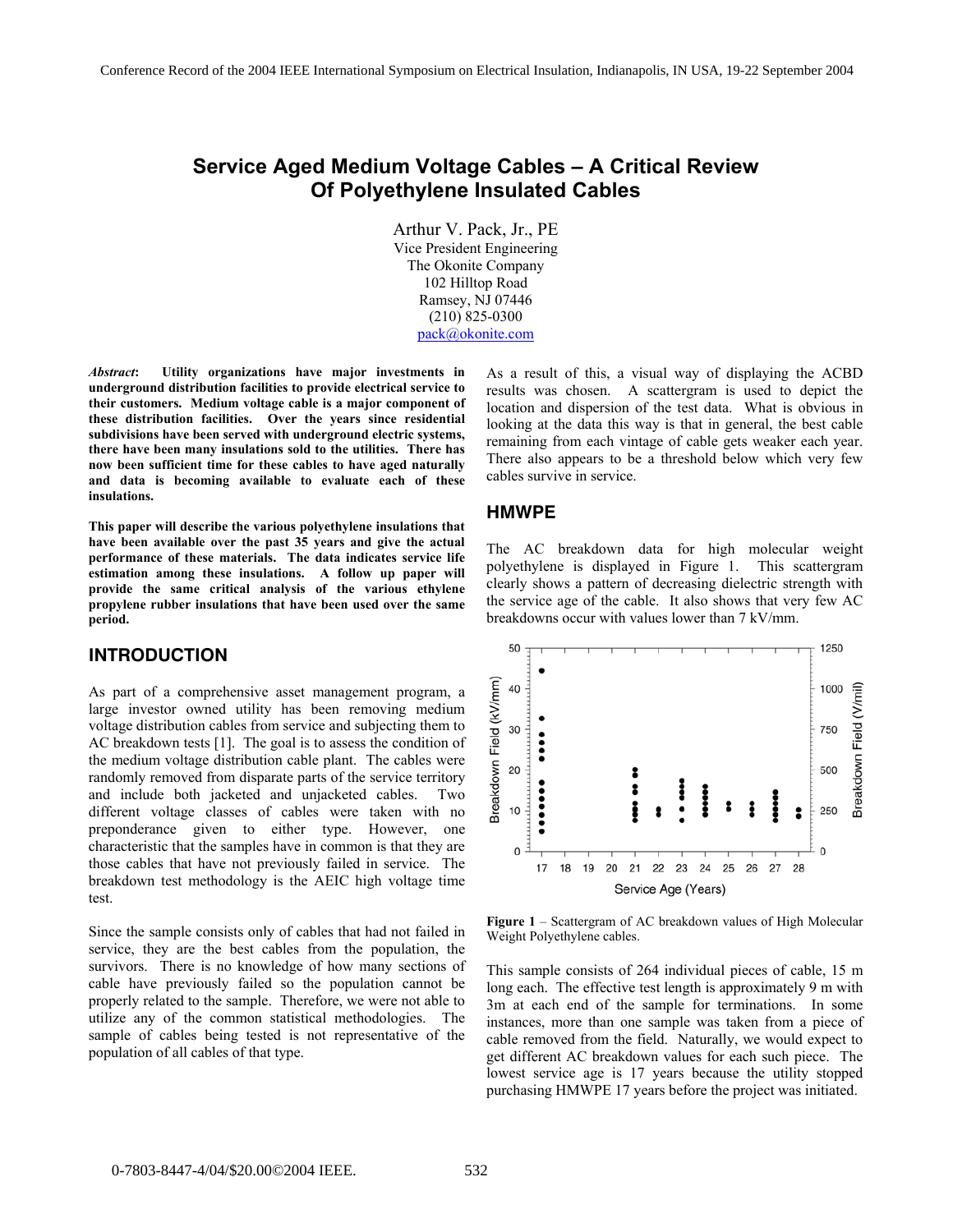#### **XLPE**

Similarly, Figure 2 shows a scattergram of AC breakdown values from samples of XLPE cable that were removed from service in the same manner as the HMWPE cables. This group consisted of 250 samples of cable.



**Figure 2** – Scattergram of AC breakdown values for cross-linked polyethylene cable samples.

The results look similar to Figure 1 for HMWPE in that the cables, which had been in service the longest, tend to have the lowest AC breakdown strength. There are also very few AC breakdown values below 7 kV/mm.

As mentioned earlier, it was impossible to conduct a rigorous statistical analysis of these two sets of data because of the nature of the data sets. Each AC breakdown value was taken from a sample of cable that had not failed in service. The number of HMWPE cables in the HMWPE population and number of XLPE cables in the XLPE population are not known because the number of failed cables is not known. With no knowledge of how representative the data is of the population, no statistical methodologies could be used. What is known is that the highest AC breakdown value observed for each vintage of cable represents the best cable that has survived in service.

However, an interesting exercise is the superposition of the XLPE data on the HMWPE data. When we do this, the results are shown in Figure 3.



**Figure 3** – Combined scattergram of AC breakdown values for HMWPE and XLPE cable samples.

It is obvious that the two sets of data merge and appear confined to an envelope defined by the highest AC breakdown values and what appears to be the threshold of 7 kV/mm as the low limit.

The evolution of polyethylene based cable insulation went from HMWPE to XLPE to gain the higher thermal capacity of a thermoset material (XLPE) over a thermoplastic material (HMWPE). It was readily accepted that the XLPE insulation was superior and in general, the XLPE insulated cables lasted longer in service than the HMWPE cables. However, this data shows that the surviving HMWPE cables are at least as good, if not better than the surviving XLPE cables. This result was unexpected.

# **TRXLPE**

A similar analysis was conducted with samples of cable insulated with TRXLPE, which were also removed from service, and the results reported in the literature [2], [3]. However, here there is a significant difference. This population had not suffered any in service failures, so we are able to state that the lowest AC breakdown for each vintage of cable represents the worst cables of that vintage. Naturally, the highest AC breakdown levels reported were the best for cables of that vintage.

Comparison of the TRXLPE data with the source references will show a difference in the unaged AC breakdown levels [5]. This is due to the fact that TRXLPE cable, when new and still impregnated with the by-products of cross-linking (primarily acetophenone) will breakdown thermally instead of electrically [4]. These thermal breakdowns are lower than electrical breakdowns and cannot be properly compared to aged cables that break down electrically. This has led to confusion over the retained dielectric strength of TRXLPE cable. Therefore we have used AC breakdown data from tests conducted at the Okonite Cable Evaluation and Development Laboratory where the by-products of cross-linking were driven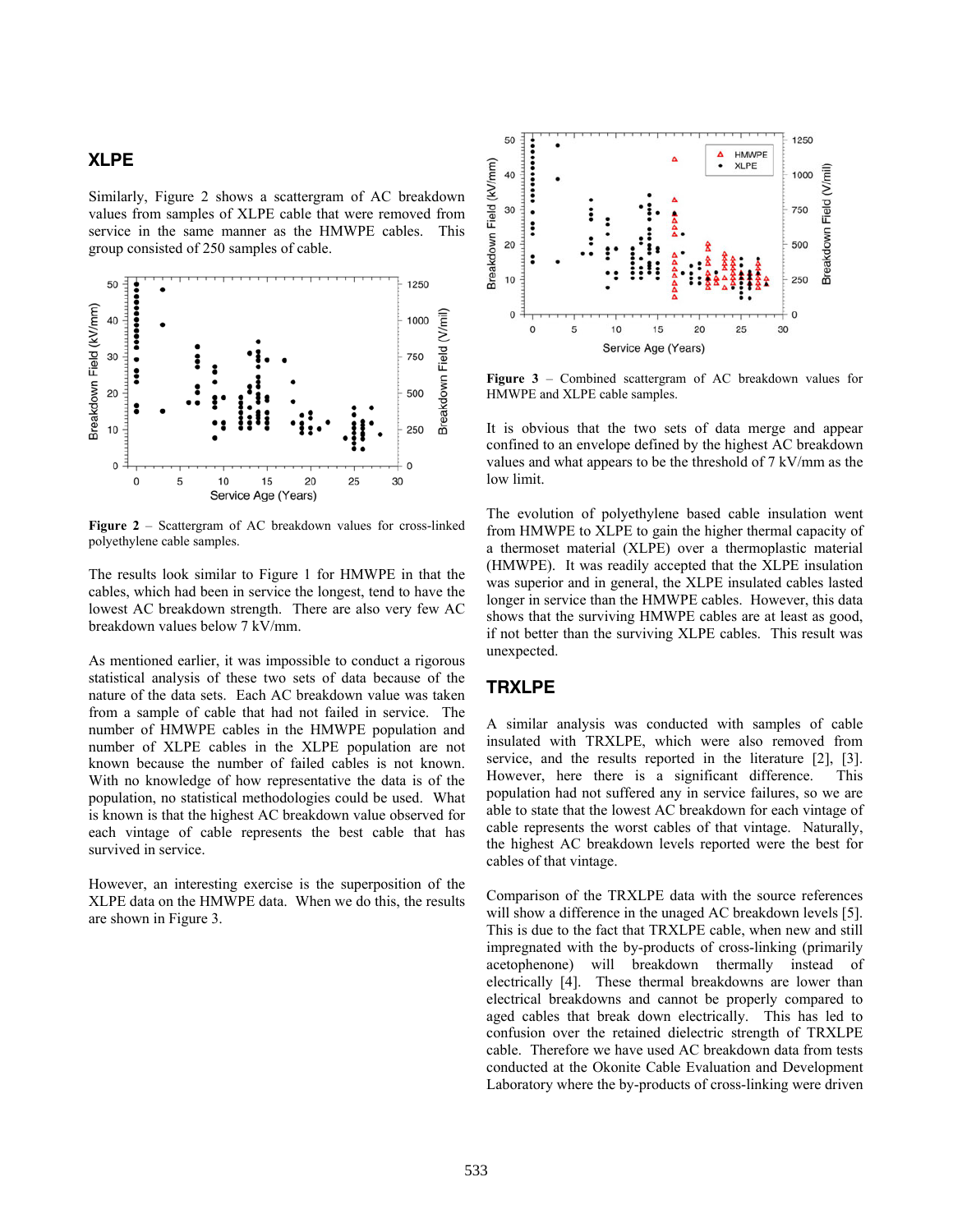out of the cable by thorough preconditioning. The scattergram obtained is depicted in Figure 4.



**Figure 4** – Scattergram of AC breakdown values for Tree Retardant Crosslinked Polyethylene cable samples.

Again, it is apparent that the AC breakdown strength gets lower as the cables age. With no in service cable failures having been reported yet, we do not know if the 7 kV/mil threshold exists.

# **COMPOSITE AC BREAKDOWN ANALYSIS**

The most striking visual correlations are apparent when the previous three scattergrams are plotted on a common set of axes. Certainly, the HMWPE and XLPE are virtually indistinguishable.



**Figure 5** – Composite scattergram of AC breakdown values for HMWPE, XLPE and TRXLPE cables.

The TRXLPE data also fits into the envelope defined by the highest AC breakdown values for HMWPE and XLPE cables and the 7 kV/mm threshold. Since the service age of the TRXLPE samples are limited to 17 years, we will have to wait

for the lowest AC breakdown values for each vintage to reach the 7 kV/mm threshold.

#### **WEIBULL ANALYSIS OF TRXLPE**

Since there have been no in service failures recorded for the TRXLPE cables in the 17 year period reported on, it is possible to subject the data to a statistical analysis. Figure 6 shows a Weibull probability plot of laboratory breakdown data of field-aged TRXLPE cable aged for various times using a 2 parameter Weibull distribution. Three age groups are displayed, one being the unaged samples, the next being the 5, 6 and 7 year data and the last being the 17 year data. The 5, 6 and 7 year data were accumulated as if it were 6 year data because of the closeness of the individual breakdowns.



**Figure 6** – Weibull plot of the TRXLPE AC breakdown values.

Even with such a small sample, the plot is compelling. There is some aging mechanism taking place in the TRXLPE cables. I hesitate to predict when service failures will commence, but indications are that there is no leveling off of the aging process.

#### **CONCLUSIONS**

This analysis strongly suggests that there is no significant difference between any of the three major generations of polyethylene insulation that have been in use for the last 35 years. Treeing (the common mode failure mechanism for HMWPE and XLPE) may also lead to an identical pattern for the TRXLPE cables. Even though the trees in TRXLPE look a little different from the trees in HMWPE and XLPE, it is known that the material does grow trees [6]. All that is needed is time.

It must be observed that the material used to manufacture the TRXLPE cables used in this sample (4202A) is not in general use at this time, and in fact may not even be commercially